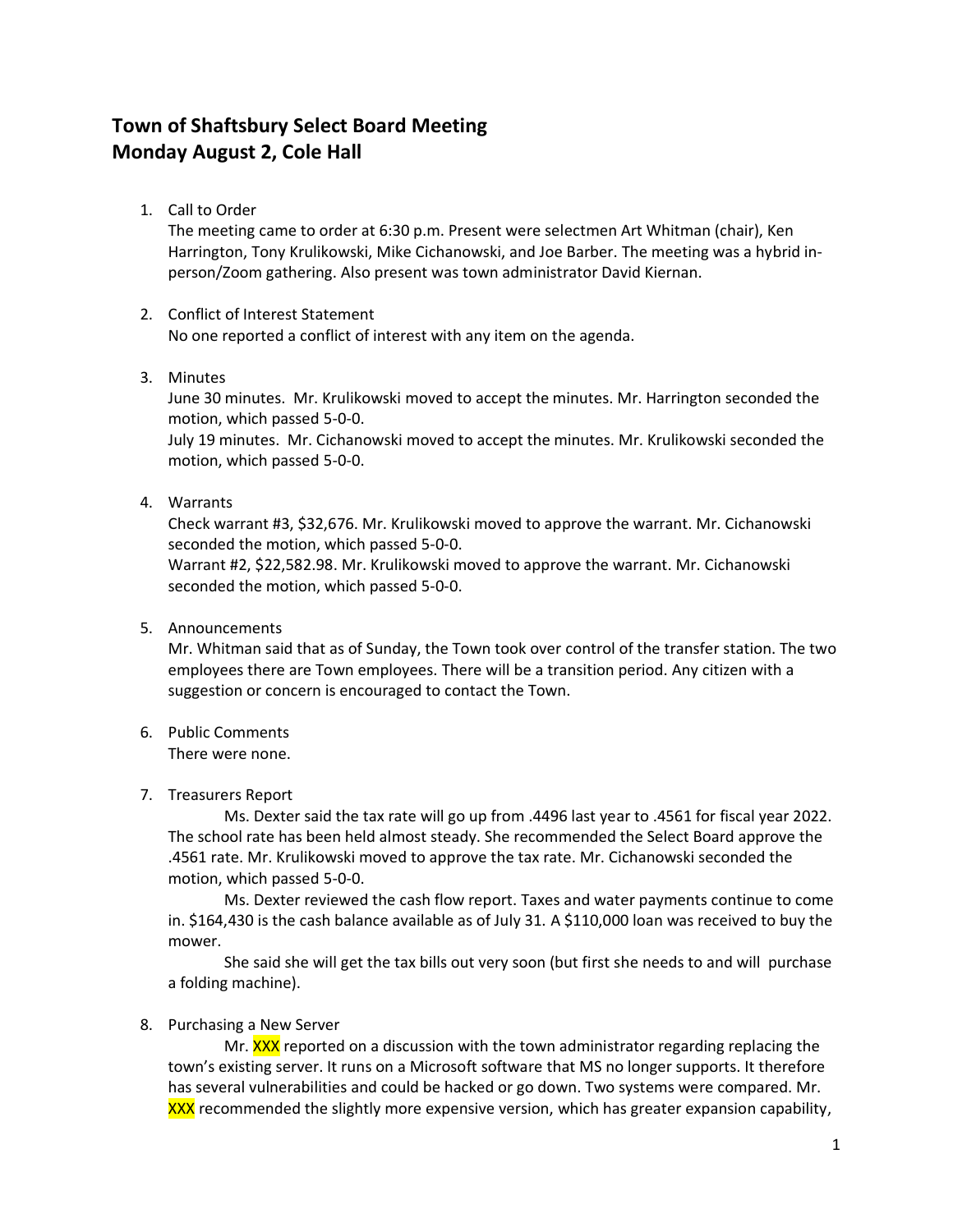better security features, and a wifi-enabled firewall. Its cost is about \$10,300 versus the \$9200 for the other system (essentially an entry-level system). Both servers include support services for a three-year period, including 24-hour/seven day response and nearly immediate firewall hardware replacement. Tim Scoggins also recommended the more expensive system. Mr. Cichanowski moved to accept the \$10,286.67 system. Mr. Harrington seconded the motion, which passed 5-0-0. Mr. Kiernan suggested that the invoice be paid with funds made available by an increase in value in the Hawkins Fund in the past year.

9. Bennington County Solid Waste Alliance Hazardous Waste Facility Loan Agreement

Mr. Kiernan reported that the Alliance has been provided a loan by the State to build a permanent hazardous waste facility at the Bennington transfer station. (A couple of satellite hazardous waste days will still need to be held annually, to serve towns located too far from the Bennington facility.) The goal is to keep the facility open at least one day weekly. The total cost to build will be \$117,000 with a match of \$47,640 for the towns required. Shaftsbury's share would be \$12,288 (based on population). Mr. Kiernan asked the Select Board to approve entering into the loan agreement. He said the regular solid waste budget will cover this cost. He said the existing MOU with the Alliance will staff the facility. Mr. Krulikowski moved to enter the agreement to take out a loan. Mr. Cichanowski seconded the motion, which passed 5-0-0.

### 10. Update on Grandview Street sidewalks

Mr. Whitman said the Town received a grant of \$32,000 to do a sidewalk scoping for Grandview and Hawks Avenue. It would also include new storm drainage structures, and crossings of the state highway. Shaftsbury's match would be \$8000. The study would allow the Town to hire an engineering firm to outline possible systems and estimate their costs, which will be considerable. Mr. Kiernan said he plans to ask the neighborhood group to postpone the investigation of installing street lights until the sidewalk project has moved forward. Mr. Krulikowski moved to approve the sidewalk study and appoint Mr. Kiernan as the point person. Mr. Harrington seconded the motion, which passed 5-0-0.

## 11. DPW Report

Mr. Yannotti said the contracted culvert crew has assembled and set the culvert on Shaftsbury Hollow Road. After ANR approved the culvert, the stream was returned to its channel. The temporary bridge should be removed by Wednesday this week. The bridge should be opened by the weekend. The site will be cleaned up and a landowner's yard restored in the next couple of weeks.

Mr. Yannotti said pretty much every road in town needs grading, and graders are working on both sides of town. He plans to get to some culvert repairs shortly.

Mr. Yannotti recommended accepting the following bulleted bids:

• The West Mountain project, by Weaver Construction, to be done in September, for \$33,000.

Mr. Cichanowski moved to enter into a contract with Weaver Construction for an amount up to \$33,000. Mr. Krulikowski seconded the motion, which passed 5-0-0.

• The excavator, from Milton Cat, a Caterpillar 3075, for a total \$55,900 including a tradein of the Volvo for \$55,000 with a five-year purchase/lease agreement which will be covered by the long term capital plan.

Mr. Harrington moved to purchase the excavator. Mr. Krulikowski seconded the motion, which passed 5-0-0.